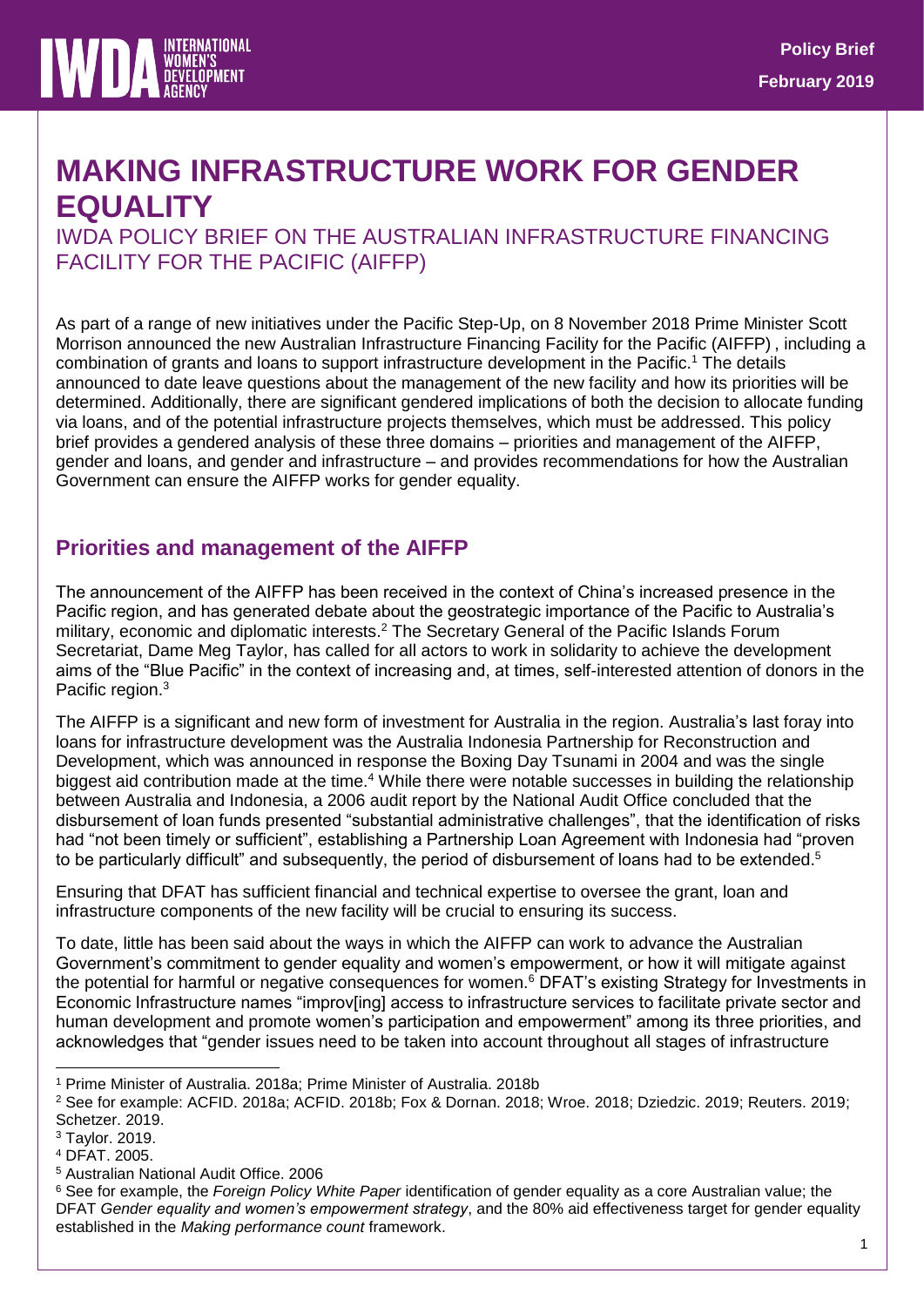development".<sup>7</sup> Additionally, the *Gender equality and empowerment strategy* commits the Australian Government to integrating gender equality through the development program and in DFAT's own corporate services and human resources policies.<sup>8</sup> To that end, it is critical that the new facility supports the promotion of women's leadership and participation within the facility, alongside gender expertise to support gendered analysis at all stages of the infrastructure investment process.

**Recommendation 1:** Rebuild the aid budget to ensure that existing development projects are not cut in order to fund the new facility

**Recommendation 2:** Prioritise the development needs of partner countries over Australia's geostrategic or economic interests in determining infrastructure investments

**Recommendation 3**: Ensure sufficient lead times for establishing the facility to allow for DFAT's technical expertise on infrastructure and loans management to be expanded, and for the required governance, accountability and monitoring and evaluation mechanisms to be established.

**Recommendation 4**: Ensure gender expertise is included in the staffing portfolio of the new facility, to support the achievement of DFAT's corporate and human resources policies and to support the inclusion of gender criteria across all stages of project development.

# **Gender in development finance, loans and debt**

Loans are one way that countries seek to finance their development, alongside other forms of finance such as Official Development Assistance (ODA), domestic revenue (eg: taxation), trade, remittances, and private sector and philanthropic investment.

Feminists have long criticised the failure to consider women's issues as part of development finance and macroeconomic policy more broadly, citing a combination of the technical nature of the sector as a barrier to participation by 'non-experts', women's unequal access to resources and decision-making (exacerbated by other factors such as class), and the gendered nature of the underlying biases which support the very foundations of neoclassical economics.<sup>9</sup> As a result, macroeconomic policy is often treated as though it were gender neutral, when it is in fact highly gendered; for example, the concept of the "ideal worker" who can participate full time in the formal economy is based on the assumption of a male breadwinner supported by a wife who provides unpaid care in the form of housework and childcare, which creates structural barriers that make it harder for women to participate in the formal economy.<sup>10</sup>

Failure to consider the gender-differentiated impacts of macroeconomic policy can lead to enormous costs for women; for example, research in the UK found that since 2010 women had borne 86% of the cost of austerity policies imposed by the British Government in the wake of the global financial crisis.<sup>11</sup> Even when gender equality and women's empowerment are considered, they are often viewed through a narrow frame. For example, the Addis Ababa Action Agenda (the outcome of the Third International Conference on Financing for Development, which coincided with the agreement of the Sustainable Development Goals in 2015) commits to ensuring gender equality and women and girls' empowerment as both a goal of and a means to development (eg: via women's participation in the formal economy (Para 21)).<sup>12</sup> However the agenda fails to note the differentiated impacts of various forms of revenue on men and women (eg: the cost of regressive taxation measures is disproportionately borne by women due to their lower than average income and role as the primary caregiver) or ways in which women are disproportionately affected in times of austerity.

This is particularly pertinent in the context of loans; alongside the immediate consideration of what the money will be spent on, over the longer term it is critical to take a gender lens to the question of how loans will be repaid and what other areas of spending may be foregone in order to service debt repayments.

<sup>7</sup> DFAT. 2015. pp 4, pp 7

<sup>8</sup> DFAT. 2016.

<sup>9</sup> Elson, 1993, pp6; Bereria & Sen, 1982, pp162; Lambert, 2008, pp 90-93

<sup>10</sup> Lambert, 2008, pp 91; Elson, 1993, pp7

<sup>11</sup> Stewart, 2017

<sup>12</sup> United Nations, 2015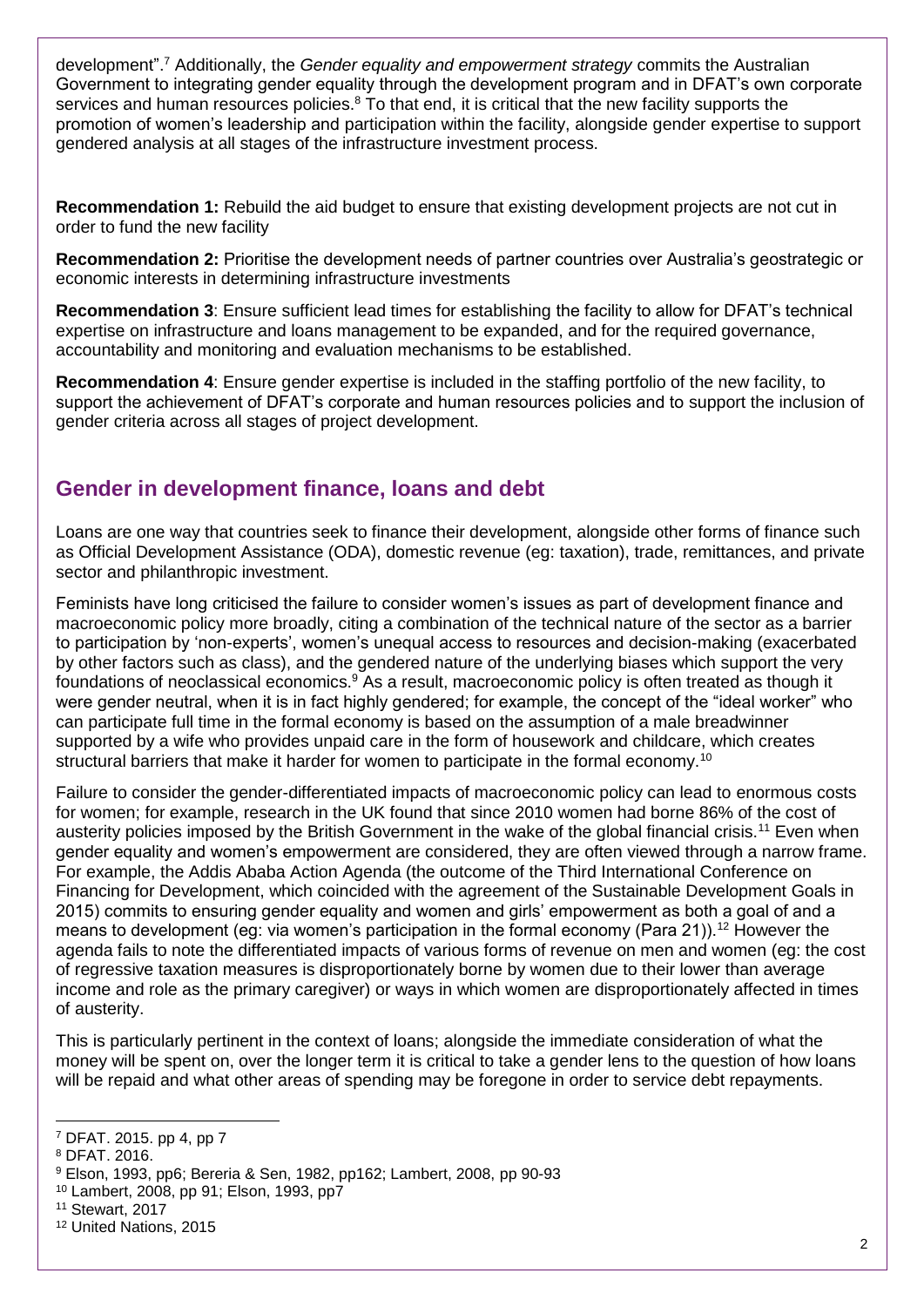Responding to the Addis Ababa Action Agenda's failure to take a gendered lens to the issue of national debt, the Women's Working Group on Financing for Development argued that:

*Debts servicing continues to undermine women's human rights, through the diversion of scarce government resources from public services that reduce women's care burden; and through the attachment of harmful policy conditionalities, such as privatisation or the introduction of user fees for*  services that are critical for women's enjoyment of human rights and gender equality.<sup>13</sup>

This can be further illustrated via the following example: historically governments have tended to cut public spending and/or privatise areas such as health, education, child- and aged-care in order to service debt repayments. These cuts have a disproportionate impact on women in multiple ways:

- Loss of employment: Public services disproportionately employ women, meaning that women are more likely to lose their paid work in times of austerity.
- **Unpaid care:** The burden of providing child or aged care is picked up by women on an unpaid basis, restricting their ability to engage in paid work.<sup>14</sup>
- **Negative health outcomes:** This can also lead to poorer health outcomes, particularly for low income women who are more likely to have poor health and are less able to pay for private care. (For example research in Canada on the privatisation of home health services found that women formed the majority of those missing out on health care as a result of the changes, with incomelevel, ethnicity/indigeneity, remoteness and age all compounding factors.<sup>15</sup>)
- **Increased costs:** Where the private sector steps in to fill gaps in service delivery, it is often on a user-pays system. Even when costs are tailored to the average family income, they are disproportionately borne by women, who are more likely to fulfil the caring roles that come into contact with these services and to spend their income on their family's wellbeing, contributing to greater inequality within the household.<sup>16</sup>
- **Fewer girls in school:** When costs increase, families are more likely to prioritise boys' education over girls', contributing to long term disadvantage for women. For example, debt cancelation in Africa which led to the abolishment of school fees saw significant rises in the number of girls completing primary school.<sup>17</sup>
- **Risk of violence:** In times of austerity, financial pressure within families coupled with cuts to services aimed at preventing and responding to violence against women can lead to an increased risk of violence for women and children.<sup>18</sup>

In the context of the AIFFP, it will be critical for the Australian Government to take a gendered analysis to the financial mechanisms associated with the facility in order to ensure that it does not contribute to perpetuating gender inequality throughout the region.

**Recommendation 5**: Conduct detailed macro-economic analysis to determine eligibility for loans, including the ability of countries to repay loans taken out under the facility without cutting public spending on essential services, particularly services for women.

**Recommendation 6**: Factor in the cost of upkeep and maintenance of infrastructure to loan agreements and avoid privatised or 'user pays' models which exclude low income groups, particularly women, from the benefits of infrastructure investments.

<sup>-</sup><sup>13</sup> Women's Working Group on Financing for Development, 2015, pp 3

<sup>14</sup> Musindarwezo, 2018, pp 8

<sup>15</sup> Lambert, 2008, 207-8

<sup>16</sup> Elson, 1993, pp 10; OECD. 2007. Pp 237

<sup>17</sup> Jubilee, 2007, pp 3

<sup>18</sup> Sanders-mcdonagh, Neville, Nolas. 2016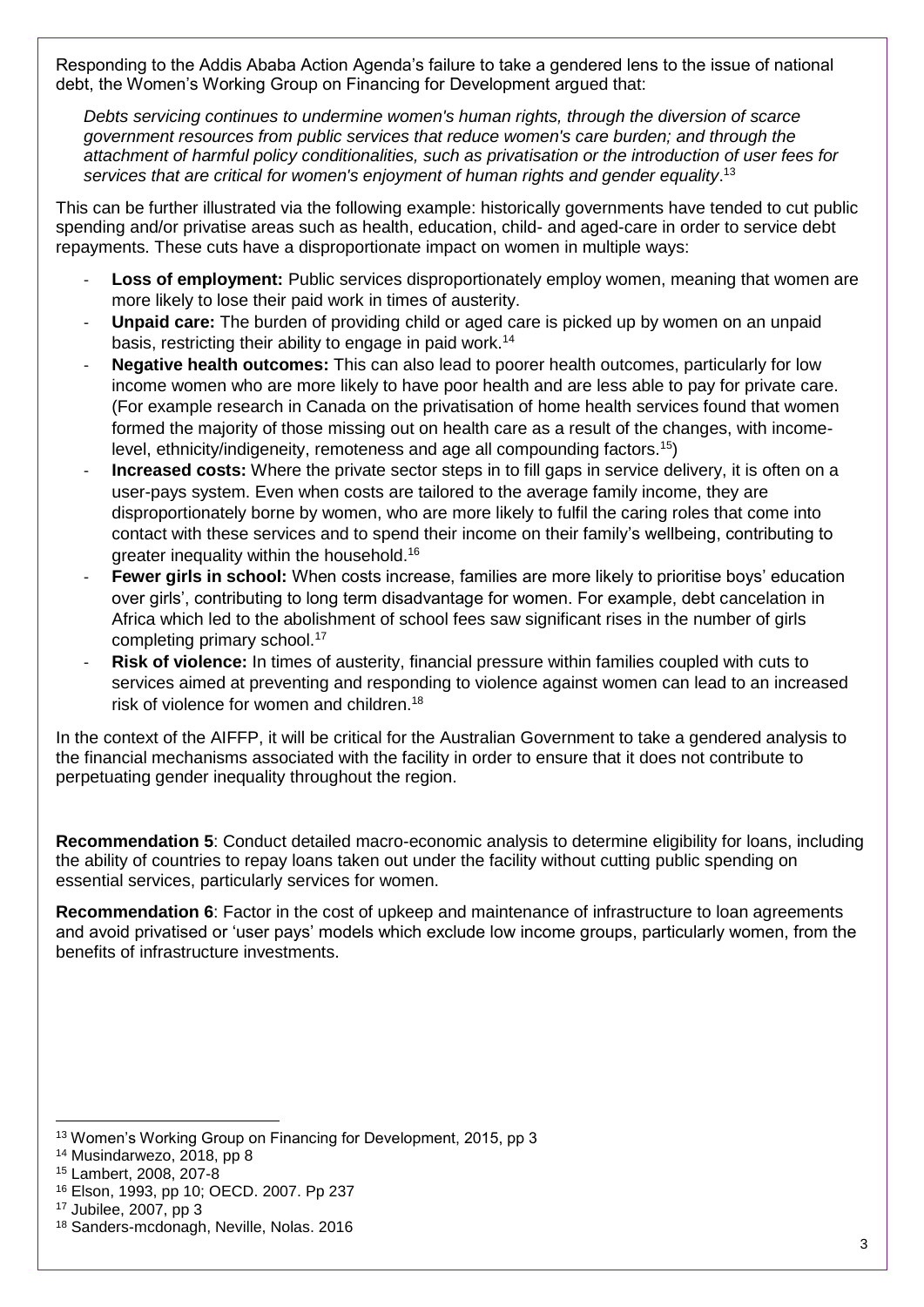### **Infrastructure and gender equality**

#### **The pro-poor infrastructure gap**

There is a significant need for increased investment in infrastructure globally. World Bank data on access to key infrastructure services including electricity, water, sewerage and roads in East Asia and the Pacific demonstrates the level of need in our region. An estimated 60 million people lack access to electricity, and fewer than 60% of the population in most Pacific countries are covered by electricity services. Levels of household piped water are as low as 8% and 9% in Myanmar and Papua New Guinea, respectively. Access to electricity, water, sanitation, and transport varies significantly both between and within countries, as does the quality of the services provided, with greater need in rural areas.<sup>19</sup> "Economies are literally and figuratively built on infrastructure," yet there is a finance gap for infrastructure investments in developing country contexts.<sup>20</sup> DFAT's infrastructure strategy notes estimates that US\$750 billion per annum worth of infrastructure investment in the Asia/Pacific region will be required to sustain economic growth at current levels<sup>21</sup>

Infrastructure can have a positive impact on reducing poverty. "Pro-poor" infrastructure contributes to overall economic growth, but more importantly, enables poor people to better participate in and benefit from economic growth by increasing access to markets, reducing risk and vulnerability, and improving health and education outcomes. <sup>22</sup> The OECD identifies limiting factors on the effectiveness of infrastructure to achieve poverty-reduction outcomes to include prioritising donor interests of the needs of local populations, and a focus on physical assets over long-term service delivery.<sup>23</sup>

**Recommendation 7:** Ensure criteria for development and gender equality outcomes are met in determining which projects to fund under the AIFFP.

#### **Infrastructure for gender equality**

In addition to poverty reduction, there is significant potential for well designed, targeted infrastructure investments which address the needs of diverse women and girls to contribute to gender equality outcomes. Infrastructure can reduce the time burden of unpaid care and household work, which is disproportionately borne by women, by improving access to clean water, cooking fuels and electricity.<sup>24</sup> This can have economic benefits in terms of freeing up women's time to take on paid work, and can lessen the "drudgery" of unpaid domestic work – which is often stressful, exhausting, and performed on top of paid work – giving women more time for rest, leisure and family time.<sup>25</sup> There can also be significant health benefits for women, for example, data collected using the Individual Deprivation Measure (IDM) in Fiji found that 91% of women reported exposure to fumes from cooking and heating compared to 65% of men, and women experienced health problems related to exposure to harmful fumes at a higher rate and a greater severity than men.<sup>26</sup> Access to safe, gender sensitive transport options can enable women to travel to places of work or business, reducing women's vulnerability to violence and facilitating greater economic empowerment.<sup>27</sup> For example, research in Cambodia found 75% of women surveyed had seen an increase in produce sales following improvements in roads that facilitated greater access to markets.<sup>28</sup> Infrastructure investments which employ women in fields which are traditionally male-dominated, such as contribution and transport, can also contribute to shifting gender norms around what is considered "women's work" while expanding women's employment options.<sup>29</sup>

-

<sup>25</sup> Khan. 2018. Pp 6-7

<sup>27</sup> ICED. No date. Pp 1

<sup>29</sup> ICED. No date. Pp 7

<sup>19</sup> World Bank. 2017. Pp 14-15

<sup>20</sup> Mohun & Biswas. 2016. Pp1

<sup>21</sup> DFAT. 2015. Pp 1

<sup>22</sup> OECD. 2007. Pp 226

<sup>23</sup> Ibid. Pp 230;

<sup>24</sup> GADN. 2019. Pp 9

<sup>26</sup> Fisk & Crawford. 2017. Pp 53

<sup>28</sup> Khan. 2018. Pp 3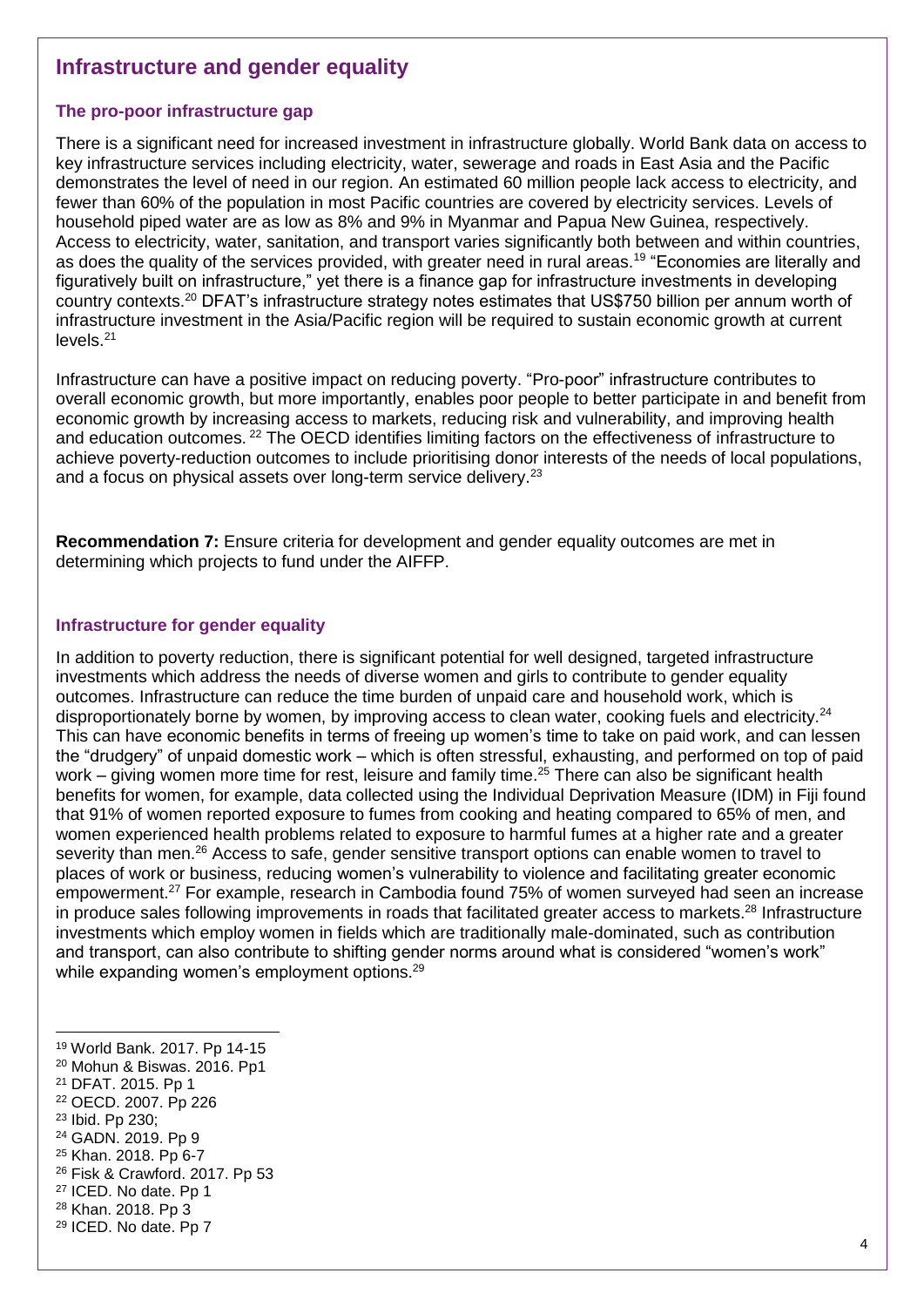There are additional benefits to be found in infrastructure investment that accounts for the needs of different groups of women. For example, investment in rural infrastructure can increase food security for both men and women.<sup>30</sup> Infrastructure which is accessible for people with disabilities can enable more women with disabilities to participate in education or economic activities, and decrease the workload of women who are carers for people with disabilities.<sup>31</sup> Considering the needs of women at different ages, including young women, girls and older women, can ensure that all women are able to benefit from infrastructure investment. <sup>32</sup>

However, while there is *potential* for infrastructure to benefit women and further gender equality, this requires infrastructure investments to be designed with gender considerations in mind.<sup>33</sup> Failure to integrate gender considerations into infrastructure investments is in part due to the fact that the field is highly technical in nature, elite, and male-dominated, meaning that the men who design and plan infrastructure projects may not be attuned to the needs of women, particularly women from rural and low-income areas.<sup>34</sup> Reviews have found that gender equality considerations must be "intentionally built into program design and consistently followed-up and monitored" in order to realise their potential.<sup>35</sup> Mohun and Biswas identify the conditions for infrastructure investments which contribute to women's empowerment, including the need to:

- challenge social norms (through both attitudinal change and the provision of resources and public services to decrease the burden of unpaid care for women),
- amplify women's collective voice to demand services and enable them to engage in the design and management of investments, and
- ensure effective governance and coordination between implementing agencies.<sup>36</sup>

As these conditions demonstrate, infrastructure alone is not a silver bullet for reducing poverty or increasing gender equality. In order to ensure outcomes for women, infrastructure investments must go hand in hand with efforts to change social norms that contribute to women's inequality. For example, while access to an improved water supply can have positive impacts on women's time poverty, a study by the Asian Development Bank found that it did not change the gendered division of labour within the household; collecting water took less time, but it was still women doing this work.<sup>37</sup> The importance of complementing development interventions with efforts to transform gender norms is also demonstrated by IWDA and Australian National University research into the intersections of violence against women and women's economic empowerment, *Do No Harm.* This research found that transforming harmful gender norms is a critical component of successful women's empowerment programming, and a failure to do so can lead to unintended negative consequences for women, including in the form of increases in gender-based violence.<sup>38</sup> Pairing 'hard' infrastructure with so-called 'soft' infrastructure – such as education, health and social services – as well as development programs aimed at shifting harmful gender norms is critical to ensuring that infrastructure investments can improve gender outcomes, rather than perpetuating or worsening existing inequalities.

Additionally, the downstream impacts and unintended outcomes of infrastructure investments must be taken into account to fully understand how the investment will impact on women. For example, while information-communications technology (ICT) can facilitate greater access to knowledge, business and learning opportunities for women, it can also present risks in the form of technology-assisted violence.<sup>39</sup> This could include new forms of violence such as online harassment, cyberstalking and so-called 'revenge porn' (blackmail using real or photo-shopped illicit images) as well as using technology to facilitate psychological or economic abuse (for example, controlling a partners' online accounts and passwords, keeping track of web browsing, texts or phone calls).<sup>40</sup> The potential for harmful downstream impacts

- <sup>31</sup> OECD. 2007. Pp 238
- <sup>32</sup> ICED. No date. Pp 2
- <sup>33</sup> Mohun & Biswas. 2016. Pp 3-4
- <sup>34</sup> Khan. 2018. Pp 3
- <sup>35</sup> Ibid

- <sup>36</sup> Mohun & Biswas. 2016. Pp3-4
- <sup>37</sup> ADB. 2015. Pp 11-13
- <sup>38</sup> IWDA. 2018.
- <sup>39</sup> Fascendini & Fialová. 2011. Pp 21
- <sup>40</sup> Fascendini & Fialová. 2011Pp 22-24

<sup>30</sup> Khan. 2018. Pp 3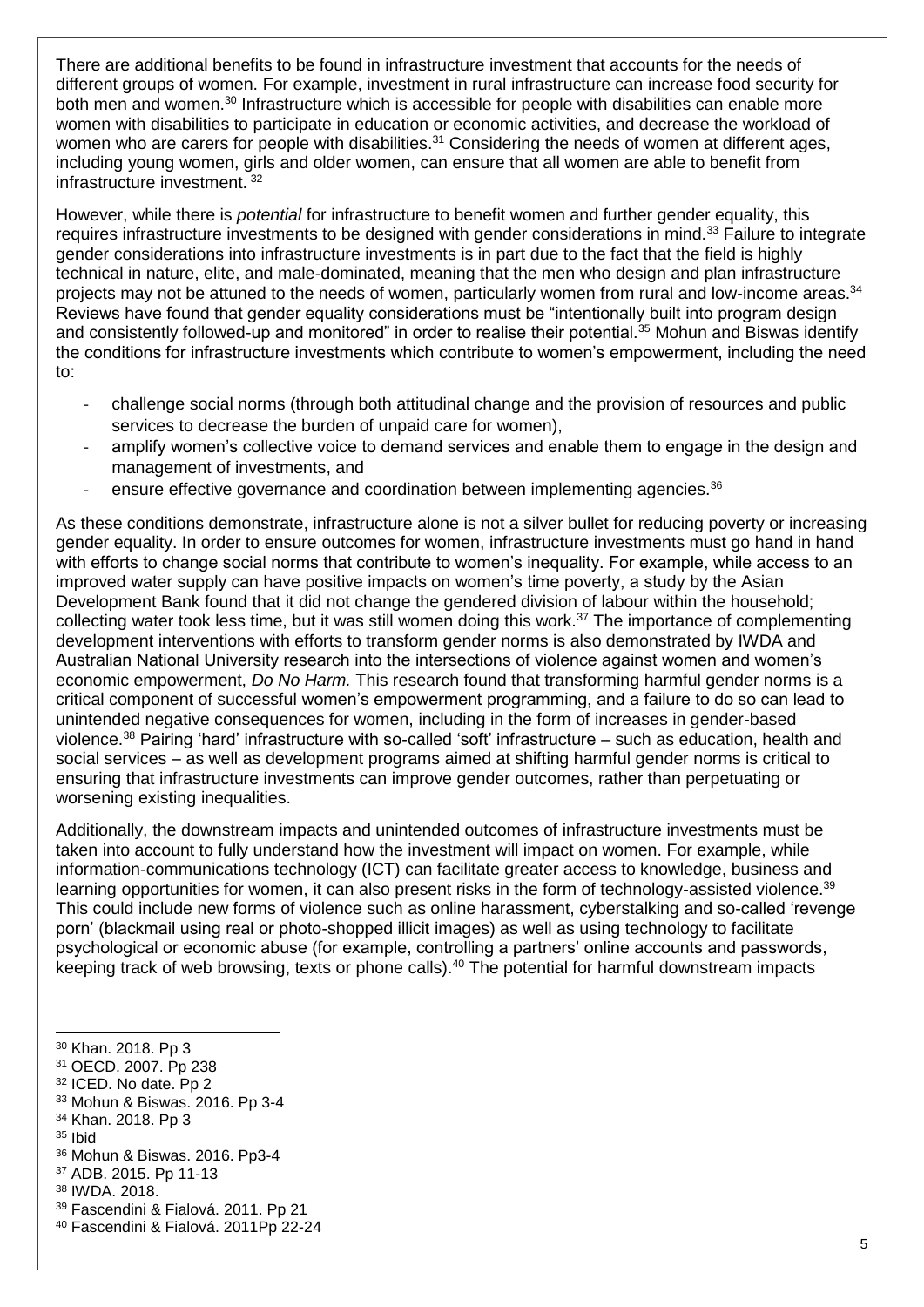underscores the need to do comprehensive gender impact analysis and pair infrastructure investments with work to shift harmful gender norms, in order to ensure the investment does not cause harm.

**Recommendation 8:** Require comprehensive analysis of the gendered impact of all new investments and take a do no harm approach to ensure that downstream impacts of investments do not compromise women's safety.

**Recommendation 9:** Expand work under the aid program to address harmful gender norms, in order to further mitigate against unintended negative consequences of infrastructure investment for women and girls.

**Recommendation 10:** Apply the 80% target (that 80% of investments under the aid program effectively address gender equality issues) to investments under the new facility, and ensure that performance checks are at least as robust as those imposed through the Aid Quality Check Process, which requires gender assessment in the design phase, annual monitoring and evaluation, and a final assessment at the end of the investment.

**Recommendation 11:** Establish processes and guidelines for consultation with diverse women and their organisations throughout planning, design, construction and maintenance phases of infrastructure investments.

**Recommendation 12:** Set requirements for infrastructure investments to be accessible for people with disabilities, and require consultation with Disable People's Organisations (DPOs) across all phases including design, planning and construction.

**Recommendation 13:** Build in funding for capacity development of relevant community groups (including women's organisations and DPOs), equipping them to facilitate consultation with diverse community members and represent community interests on infrastructure investments under the AIFFP.

**Recommendation 14:** Explore ways to facilitate greater employment of women across all phases including design, planning and construction, and to provide opportunities for women owned businesses to tender for contracts.

**Recommendation 15:** Bundle 'hard' infrastructure with investments in education, health, social services and programs aimed at shifting harmful gender norms.

### **Human rights, climate change, and other considerations**

There are many human rights issues that need to be considered to fulfil the benefits of infrastructure for all, along with Australia's obligations under various human rights treaties which must be met in the process of determining new infrastructure investments. The International Covenant on Economic, Social and Cultural Rights establishes a series of rights that have an inter-relationship with infrastructure investment (for example, the right to health, education, housing, water).<sup>41</sup> In addition to providing a rights-based rationale for infrastructure, human rights frameworks can also provide the basis for managing the negative consequences of construction and development. For example, experience from the mining industry highlights the potential for serious human rights violations in the form of water pollution, forced displacement, loss of agricultural land and income, and civil unrest.<sup>42</sup> The impact of construction on the health and wellbeing of nearby communities must be carefully considered, and displacement of communities to make way for infrastructure should be pursued only in extraordinary circumstances, and mitigated by principles of free, prior and informed consent, with compensation where required.<sup>43</sup>

Climate change is a critical issue that must be accounted for in all new infrastructure investments. Firstly, the environmental impacts, particularly the contribution to climate change from different forms of energy infrastructure, must be factored in to ensure that new investments do not contribute to worsening the effects of climate change. Secondly, new infrastructure must be climate resilient, and built to withstand the current and future impacts of climate change. The OECD recommends that "[n]ew infrastructure assets should be prioritised, planned, designed, built and operated to account for the climate changes that may

<sup>41</sup> United Nations General Assembly. 1966.

<sup>42</sup> APWLD. 2009. Pp 3-4

<sup>43</sup> For a detailed explanation of FPIC see: FAO. 2016.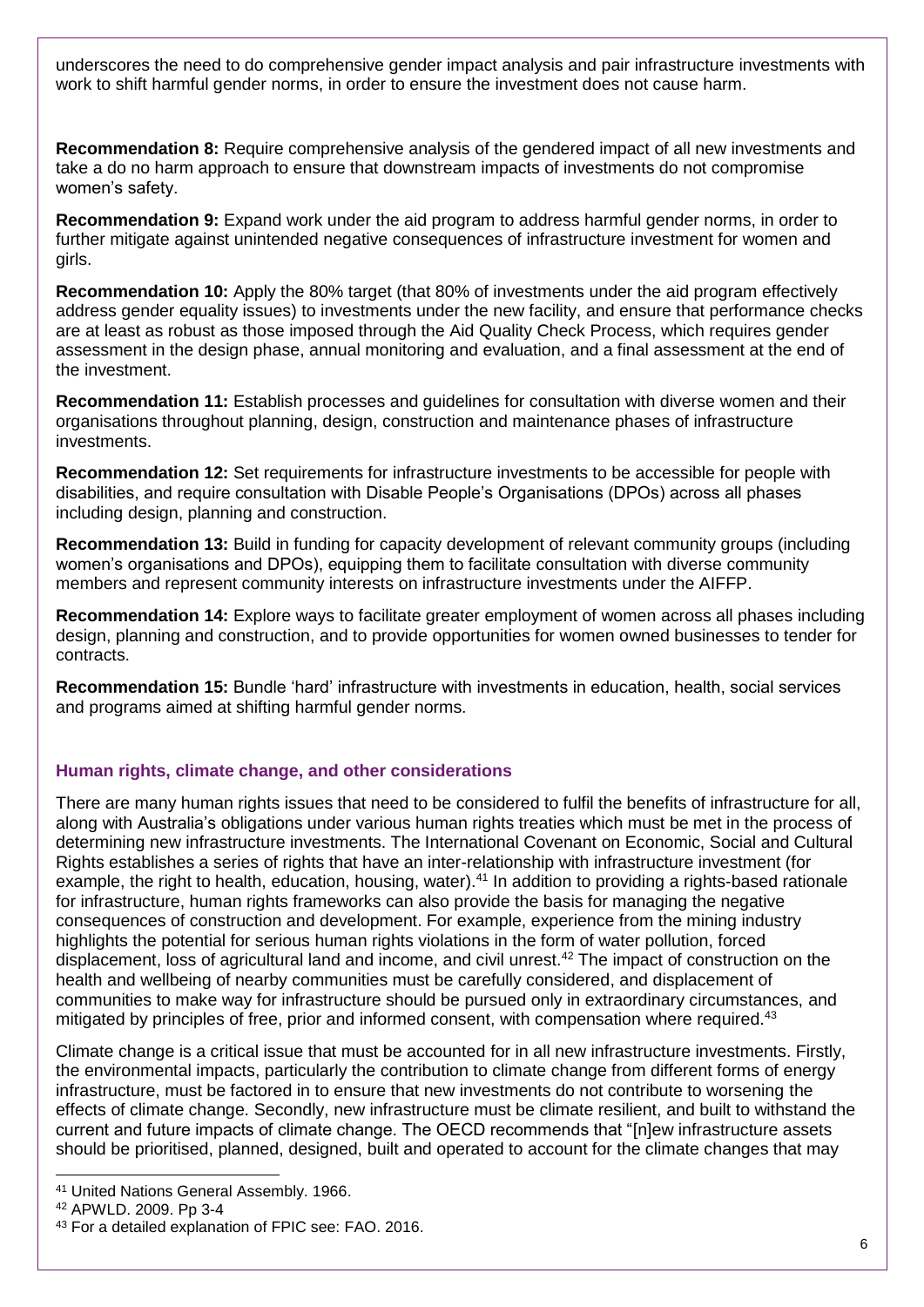occur over their lifetimes."<sup>44</sup> This requires modelling potential future impacts of climate change to enable planning based on the best available evidence, and using flexible, adaptive approaches to minimise the impacts of uncertainty about these impacts.

Other factors, such as reduced economic growth as a result of climate change, must also be taken into account. This is particularly pertinent in the Pacific, where the Asian Development Bank estimates the effect of climate change on crop productivity, fisheries, tourism revenue, and human health in the Pacific could cost countries between 2.2% and 3.5% of GDP by 2050.<sup>45</sup> There are also important gender considerations to climate change resilience, as resilience is influenced by a range of socio-economic factors, including gender.<sup>46</sup> While this may require a greater upfront investment, evidence shows that the benefits of investing in resilience outweigh the costs in the longer term.<sup>47</sup>

**Recommendation 16:** Comply with all relevant human rights principles including free, prior and informed consent of communities impacted by construction.

**Recommendation 17:** Comprehensively assess the climate impact of new investments and prioritise investment in low emission technology, particularly in the energy sector.

**Recommendation 18:** Require all new infrastructure to be built to withstand the future effects of climate change.

<sup>44</sup> OECD. 2018. Pp 2-3

<sup>45</sup> Asian Development Bank. 2013. Pp. xii, 79

<sup>46</sup> OECD. 2018. Pp 7

<sup>47</sup> OECD. 2018. Pp 2-3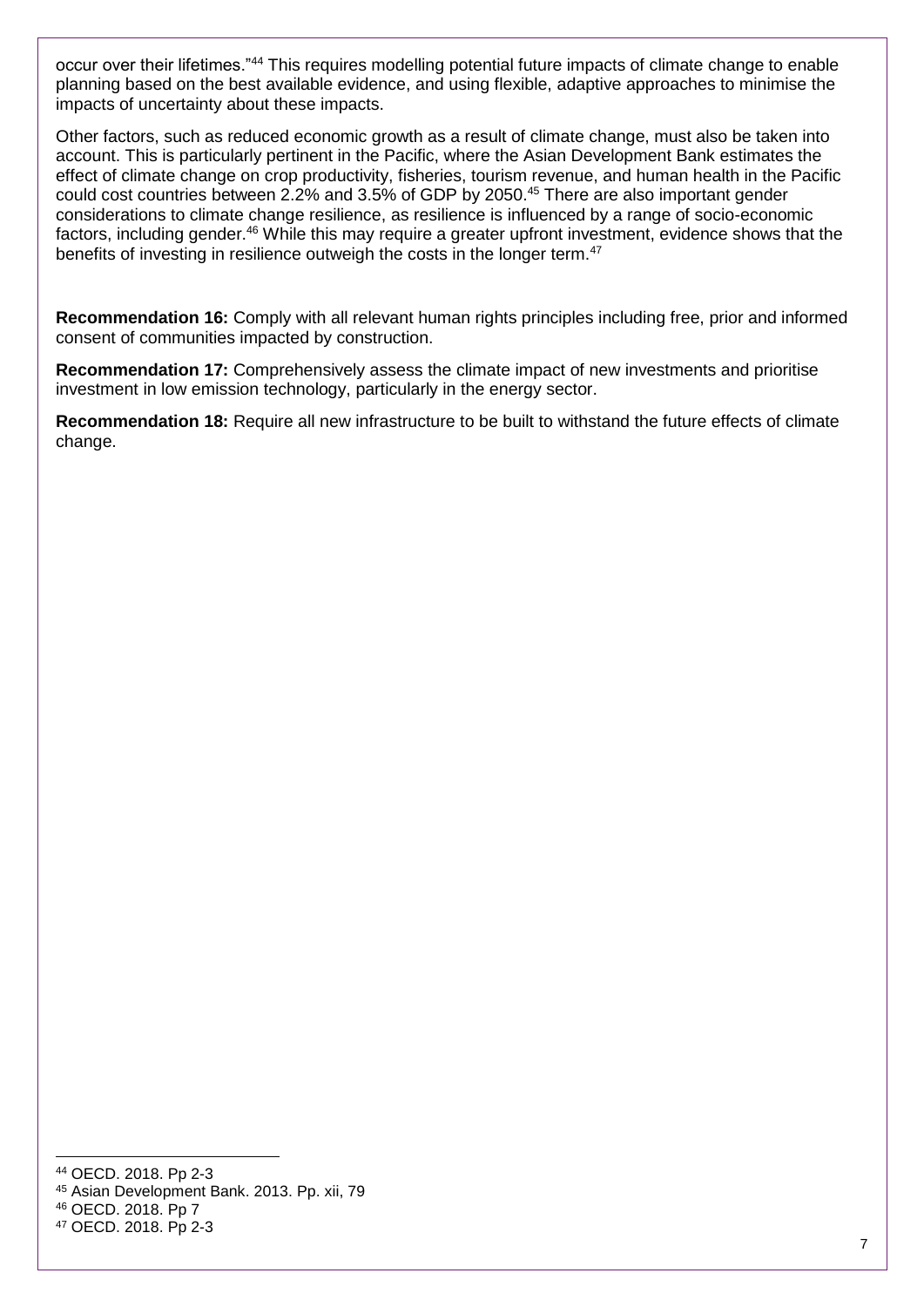### **Recommendations**

**Recommendation 1:** Rebuild the aid budget to ensure that existing development projects are not cut in order to fund the new facility

**Recommendation 2:** Prioritise the development needs of partner countries over Australia's geostrategic or economic interests in determining infrastructure investments

**Recommendation 3**: Ensure sufficient lead times for establishing the facility to allow for DFAT's technical expertise on infrastructure and loans management to be expanded, and for the required governance, accountability and monitoring and evaluation mechanisms to be established.

**Recommendation 4**: Ensure gender expertise is included in the staffing portfolio of the new facility, to support the achievement of DFAT's corporate and human resources policies and to support the inclusion of gender criteria across all stages of project development.

**Recommendation 5**: Conduct detailed macro-economic analysis to determine eligibility for loans, including the ability of countries to repay loans taken out under the facility without cutting public spending on essential services, particularly services for women.

**Recommendation 6**: Factor in the cost of upkeep and maintenance of infrastructure to loan agreements and avoid privatised or 'user pays' models which exclude low income groups, particularly women, from the benefits of infrastructure investments.

**Recommendation 7:** Ensure criteria for development and gender equality outcomes are met in determining which projects to fund under the AIFFP.

**Recommendation 8:** Require comprehensive analysis of the gendered impact of all new investments and take a do no harm approach to ensure that downstream impacts of investments do not compromise women's safety.

**Recommendation 9:** Expand work under the aid program to address harmful gender norms, in order to further mitigate against unintended negative consequences of infrastructure investment for women and girls.

**Recommendation 10:** Apply the 80% target (that 80% of investments under the aid program effectively address gender equality issues) to investments under the new facility, and ensure that performance checks are at least as robust as those imposed through the Aid Quality Check Process, which requires gender assessment in the design phase, annual monitoring and evaluation, and a final assessment at the end of the investment.

**Recommendation 11:** Establish processes and guidelines for consultation with diverse women and their organisations throughout planning, design, construction and maintenance phases of infrastructure investments.

**Recommendation 12:** Set requirements for infrastructure investments to be accessible for people with disabilities, and require consultation with Disable People's Organisations (DPOs) across all phases including design, planning and construction.

**Recommendation 13:** Build in funding for capacity development of relevant community groups (including women's organisations and DPOs), equipping them to facilitate consultation with diverse community members and represent community interests on infrastructure investments under the AIFFP.

**Recommendation 14:** Explore ways to facilitate greater employment of women across all phases including design, planning and construction, and to provide opportunities for women owned businesses to tender for contracts.

**Recommendation 15:** Bundle 'hard' infrastructure with investments in education, health, social services and programs aimed at shifting harmful gender norms.

**Recommendation 16:** Comply with all relevant human rights principles including free, prior and informed consent of communities impacted by construction.

**Recommendation 17:** Comprehensively assess the climate impact of new investments and prioritise investment in low emission technology, particularly in the energy sector.

**Recommendation 18:** Require all new infrastructure to be built to withstand the future effects of climate change.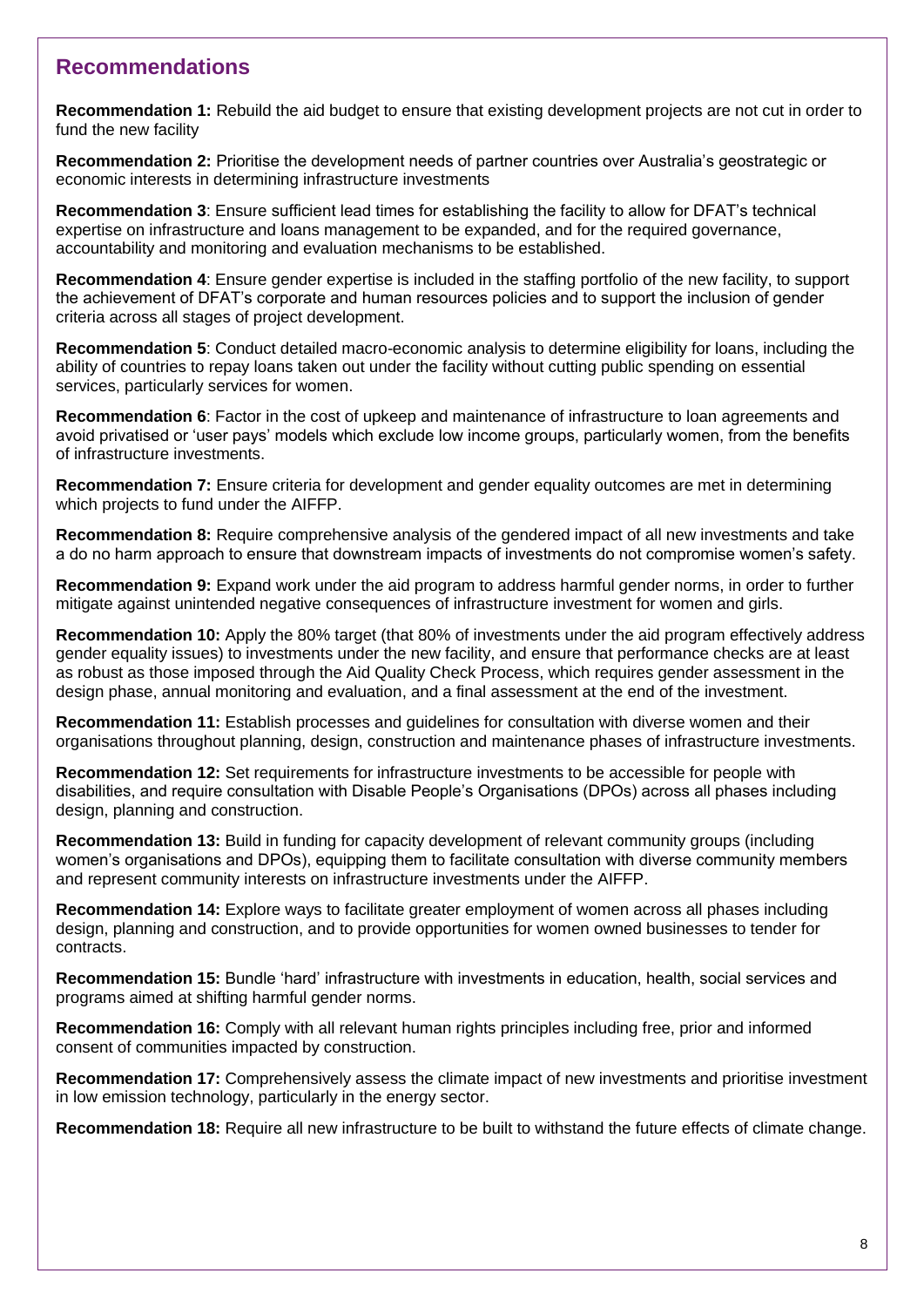# **Bibliography**

ACFID. 2018a. "Comments on the Prime Minister's Pacific 'Step-Up' Announcements." *Media Release*. 8 Nov 18. Accessed 15/2/19. [https://acfid.asn.au/media-releases/comments-prime-minister%E2%80%99s](https://acfid.asn.au/media-releases/comments-prime-minister%E2%80%99s-pacific-%E2%80%98step-%E2%80%99-announcements)[pacific-%E2%80%98step-%E2%80%99-announcements](https://acfid.asn.au/media-releases/comments-prime-minister%E2%80%99s-pacific-%E2%80%98step-%E2%80%99-announcements)

ACFID. 2018b. "DAMAGING LACK OF COMMITMENT TO INTERNATIONAL AID UNDER GOVERNMENT." *Media Release*. 17 Dec 19. Accessed 15/2/19. [https://acfid.asn.au/media](https://acfid.asn.au/media-releases/damaging-lack-commitment-international-aid-under-government)[releases/damaging-lack-commitment-international-aid-under-government](https://acfid.asn.au/media-releases/damaging-lack-commitment-international-aid-under-government)

Asia Pacific Forum on Women, Law and Development (APWLD). 2009. *Mining and Women in Asia: Experiences of women protecting their communities and human rights against corporate mining.* Accessed 15/2/19.<http://apwld.org/wp-content/uploads/2018/10/Women-and-Mining-in-Asia1.pdf>

Asian Development Bank. 2013. The Economics of Climate Change in the Pacific. Accessed 14/2/19. <https://www.adb.org/sites/default/files/publication/31136/economics-climate-change-pacific.pdf>

Asian Development Bank. 2015. Balancing the Burden? Desk review of women's time Poverty and infrastructure in Asia and the Pacific. Accessed 12/2/19. <https://www.adb.org/sites/default/files/publication/177465/sdcc-balancing-burden.pdf>

Australian National Audit Office. 2006. *Arrangements to Manage and Account for Aid Funds Provided Under the Australia-Indonesia Partnership for Reconstruction and Development*. Accessed 12/2/19. [https://www.anao.gov.au/work/performanceaudit/arrangements-manage-and-account-aid-funds-provided](https://www.anao.gov.au/work/performanceaudit/arrangements-manage-and-account-aid-funds-provided-under-australia-indonesia)[under-australia-indonesia](https://www.anao.gov.au/work/performanceaudit/arrangements-manage-and-account-aid-funds-provided-under-australia-indonesia)

Benería, Lourdes and Gita Sen. 1982. "Class and Gender Inequalities and Women's Role in Economic Development: Theoretical and Practical Implications" *Feminist Studies*, Vol. 8, No. 1 (Spring, 1982), pp. 157-176

DFAT. 2005. "Australia Indonesia Partnership for Reconstruction and Development - Joint Ministerial Statement." 17 March 2005. Accessed 1/2/19. [https://foreignminister.gov.au/releases/2005/jointms170305\\_aus-ind.html](https://foreignminister.gov.au/releases/2005/jointms170305_aus-ind.html)

DFAT. 2014. "Making Performance Count: enhancing the accountability and effectiveness of Australian aid". Accessed 18/2/19. [https://dfat.gov.au/about-us/publications/Documents/framework-making](https://dfat.gov.au/about-us/publications/Documents/framework-making-performance-count.pdf)[performance-count.pdf](https://dfat.gov.au/about-us/publications/Documents/framework-making-performance-count.pdf)

DFAT. 2015. "Strategy for Australia's Aid Investments in Economic Infrastructure" Accessed 1/2/19. <https://dfat.gov.au/about-us/publications/Documents/economic-infrastructure-development-strategy.pdf>

DFAT. 2016. "Gender equality and women's empowerment strategy". Accessed 18/2/19. [https://dfat.gov.au/about-us/publications/Documents/gender-equality-and-womens-empowerment](https://dfat.gov.au/about-us/publications/Documents/gender-equality-and-womens-empowerment-strategy.pdf)[strategy.pdf](https://dfat.gov.au/about-us/publications/Documents/gender-equality-and-womens-empowerment-strategy.pdf)

DFAT. 2017. "Foreign Policy White Paper" Accessed 18/2/19. [https://www.fpwhitepaper.gov.au/foreign](https://www.fpwhitepaper.gov.au/foreign-policy-white-paper)[policy-white-paper](https://www.fpwhitepaper.gov.au/foreign-policy-white-paper)

Dziedzic, Stephen. 2019. "Beijing intensifies lobbying of Pacific nations to recognise Taiwan as part of One China." ABC News, 14/2/19. Accessed 14/2/19. [https://www.abc.net.au/news/2019-02-14/beijing-lobbying](https://www.abc.net.au/news/2019-02-14/beijing-lobbying-pacific-nations-to-recognise-one-china-policy/10809412)[pacific-nations-to-recognise-one-china-policy/10809412](https://www.abc.net.au/news/2019-02-14/beijing-lobbying-pacific-nations-to-recognise-one-china-policy/10809412)

Elson, Diane. 1993. "Gender Relations and Economic Issues" *Focus on Gender*, Vol. 1, No. 3, (Oct., 1993), pp. 6-12

Food and Agriculture Organisation of the United Nations (FAO). 2016. *Free Prior and Informed Consent: An indigenous peoples' right and a good practice for local communities.* Accessed 15/2/19. <http://www.fao.org/3/a-i6190e.pdf>

Fascendini, F. & Fialová, K. 2011. "Voices from digital spaces: Technology related violence against women" *Association for Progressive Communications.* Accessed 15/2/19. [https://www.genderit.org/sites/default/files/apcwnsp\\_mdg3advocacypaper\\_full\\_2011\\_en\\_0\\_0.pdf](https://www.genderit.org/sites/default/files/apcwnsp_mdg3advocacypaper_full_2011_en_0_0.pdf)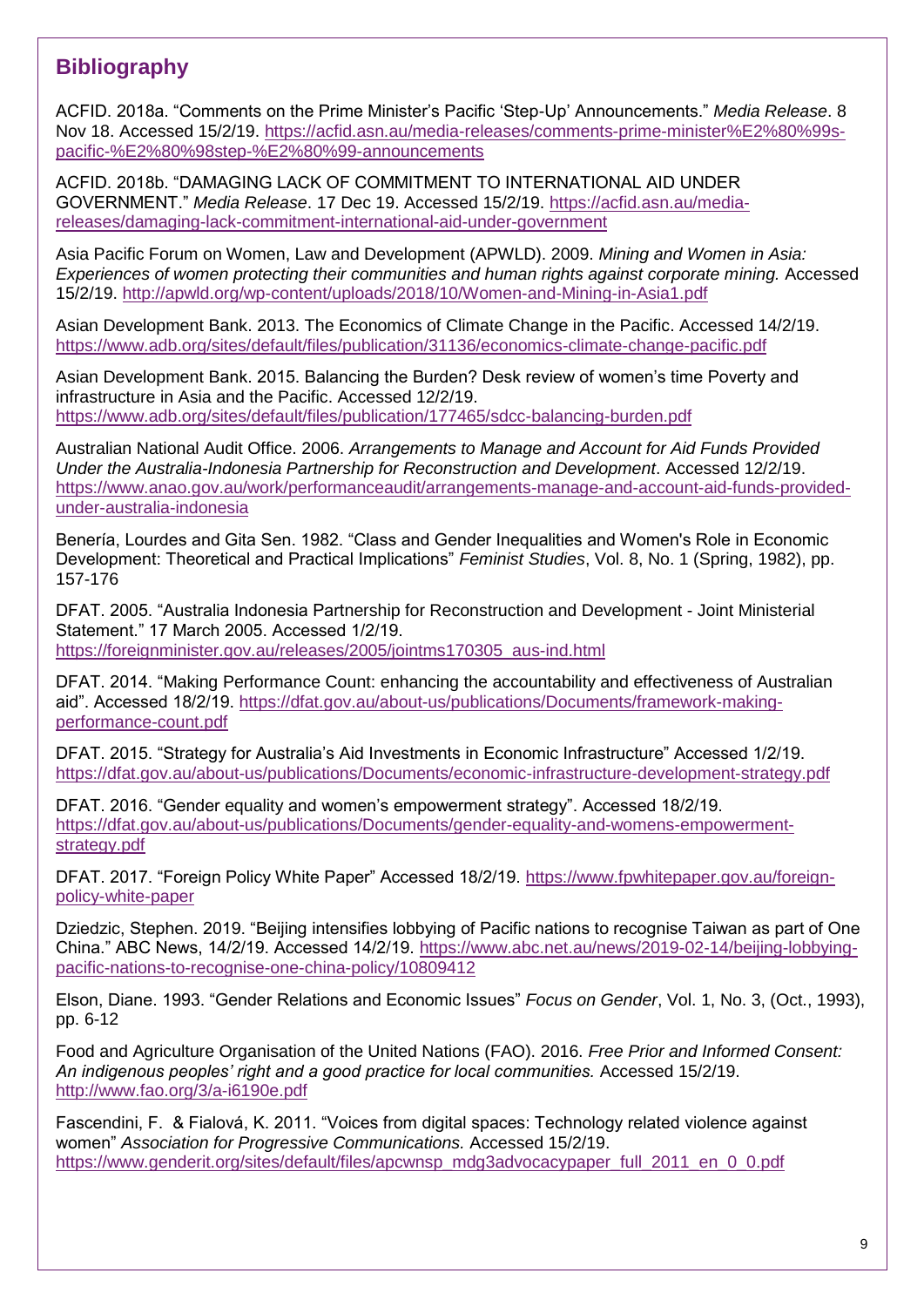Fox, R. & Dornan, M. 2018. "China in the Pacific: is China engaged in "debt-trap diplomacy"?" *DevPolicy Blog*. 8 Nov 18. Accessed 15/2/19. [http://www.devpolicy.org/is-china-engaged-in-debt-trap-diplomacy-](http://www.devpolicy.org/is-china-engaged-in-debt-trap-diplomacy-20181108/)[20181108/](http://www.devpolicy.org/is-china-engaged-in-debt-trap-diplomacy-20181108/)

Gender and Development Network (GADN). 2019. *Briefings January 2019: How social protection, public services and infrastructure impact women's rights,* Available online: [https://static1.squarespace.com/static/536c4ee8e4b0b60bc6ca7c74/t/5c34c34cb8a04568549dc77d/15469](https://static1.squarespace.com/static/536c4ee8e4b0b60bc6ca7c74/t/5c34c34cb8a04568549dc77d/1546961742579/How+social+protection%2C+public+services%2C+infrastructure+impact+women%27s+rights.pdf) [61742579/How+social+protection%2C+public+services%2C+infrastructure+impact+women%27s+rights.pd](https://static1.squarespace.com/static/536c4ee8e4b0b60bc6ca7c74/t/5c34c34cb8a04568549dc77d/1546961742579/How+social+protection%2C+public+services%2C+infrastructure+impact+women%27s+rights.pdf) [f](https://static1.squarespace.com/static/536c4ee8e4b0b60bc6ca7c74/t/5c34c34cb8a04568549dc77d/1546961742579/How+social+protection%2C+public+services%2C+infrastructure+impact+women%27s+rights.pdf)

Fisk, Kylie & Crawford, Joanne. 2018. *Exploring multidimensional poverty in Fiji: Findings from a study using the individual deprivation measure.* International Women's Development Agency.

Infrastructure and Cities for Economic Development (ICED). No date. "Infrastructure: A Game-Changer for Women's Economic Empowerment." *Submission to the UN Secretary-General's High Level Panel on Women's Economic Empowerment Working Groups*. Accessed 23/01/19. <http://www.sddirect.org.uk/media/1366/iced-briefing-note-infrastructure-a-game-changer-for-wee.pdf>

International Women's Development Agency. 2018. *Do No Harm Toolkit: Integrating the Elimination of Violence Against Women in to Women's Economic Empowerment Programming*. International Women's Development Agency.

Jubilee Debt Campaign. 2007. "Debt and Women"*. Debt and… Briefing 07.* Accessed 18/2/19. [https://www.actionaid.org.uk/sites/default/files/doc\\_lib/debt\\_and\\_women.pdf](https://www.actionaid.org.uk/sites/default/files/doc_lib/debt_and_women.pdf)

Khan. 2018. *Women and Infrastructure: A Synthesis of GrOW Research Findings*. Accessed 12/2/9. [https://idl-bnc-idrc.dspacedirect.org/bitstream/handle/10625/56979/IDL-](https://idl-bnc-idrc.dspacedirect.org/bitstream/handle/10625/56979/IDL-56979.pdf?sequence=2&isAllowed=y)[56979.pdf?sequence=2&isAllowed=y](https://idl-bnc-idrc.dspacedirect.org/bitstream/handle/10625/56979/IDL-56979.pdf?sequence=2&isAllowed=y)

Lambert, C. 2008. *REPRODUCING TRADE: Using the Convention on the Elimination of All Forms of Discrimination against Women to understand the impact of trade agreements and policies on women*. PhD Thesis. Department of Political Science, Criminology and Sociology. University of Melbourne.

Mohun & Biswas. 2016. *Infrastructure: A Game-Changer for Women's Economic Empowerment: A Background Paper for the UN Secretary-General's High Level Panel on Women's Economic Empowerment*. Accessed 12/2/19. [http://www.sddirect.org.uk/media/1332/icedinfrastructurefull-paper-](http://www.sddirect.org.uk/media/1332/icedinfrastructurefull-paper-20161130173941.pdf)[20161130173941.pdf](http://www.sddirect.org.uk/media/1332/icedinfrastructurefull-paper-20161130173941.pdf)

Musindarwezo, Dinah. 2018. *Realising Women's Rights: The role of public debt in Africa*. Gender & Development Network. Accessed 17/2/19. [http://gadnetwork.org/gadn-resources/2018/8/9/realising](http://gadnetwork.org/gadn-resources/2018/8/9/realising-womens-rights-the-role-of-public-debt-in-africa)[womens-rights-the-role-of-public-debt-in-africa](http://gadnetwork.org/gadn-resources/2018/8/9/realising-womens-rights-the-role-of-public-debt-in-africa)

OECD. 2007. "PART IV: Chapter 17: Scaling Up and Improving Infrastructure for Poverty Reduction" *Promoting pro-poor growth: policy guidance for donors.* Accessed 13/2/19. [https://www.oecd](https://www.oecd-ilibrary.org/docserver/9789264024786-21-en.pdf?expires=1550033044&id=id&accname=guest&checksum=2AC6669DF98A6E39AAF57C3E540E5CE3)[ilibrary.org/docserver/9789264024786-21-](https://www.oecd-ilibrary.org/docserver/9789264024786-21-en.pdf?expires=1550033044&id=id&accname=guest&checksum=2AC6669DF98A6E39AAF57C3E540E5CE3)

[en.pdf?expires=1550033044&id=id&accname=guest&checksum=2AC6669DF98A6E39AAF57C3E540E5C](https://www.oecd-ilibrary.org/docserver/9789264024786-21-en.pdf?expires=1550033044&id=id&accname=guest&checksum=2AC6669DF98A6E39AAF57C3E540E5CE3) [E3](https://www.oecd-ilibrary.org/docserver/9789264024786-21-en.pdf?expires=1550033044&id=id&accname=guest&checksum=2AC6669DF98A6E39AAF57C3E540E5CE3)

Perera, M. & Jones T. 2017. "Debt sustainability review: Tinkering around the edges while crises loom" Bretton Woods Project. 6 Dec 17. Accessed 15/2/19. [https://www.brettonwoodsproject.org/2017/12/debt](https://www.brettonwoodsproject.org/2017/12/debt-sustainability-review-tinkering-around-edges-crises-loom/)[sustainability-review-tinkering-around-edges-crises-loom/](https://www.brettonwoodsproject.org/2017/12/debt-sustainability-review-tinkering-around-edges-crises-loom/)

Prime Minister of Australia. 2018a. "Australia and the Pacific: A new chapter". Speech: Lavarack Barracks, Townsville, QLD. 08 Nov 2018. Accessed 1/2/19. [https://www.pm.gov.au/media/address-australia-and](https://www.pm.gov.au/media/address-australia-and-pacific-new-chapter)[pacific-new-chapter](https://www.pm.gov.au/media/address-australia-and-pacific-new-chapter)

Prime Minister of Australia. 2018b. "Address to APEC CEO Summit 2018". Speech: Port Moresby, PNG. 17 Nov 2018. Accessed 1/2/19.<https://www.pm.gov.au/media/address-apec-ceo-summit-2018>

Radio NZ. 2017. "Nadi River rehab to take three years". 6:32 am on 25 May 2017. Accessed 1/2/19. <https://www.radionz.co.nz/international/pacific-news/331519/nadi-river-rehab-to-take-three-years>